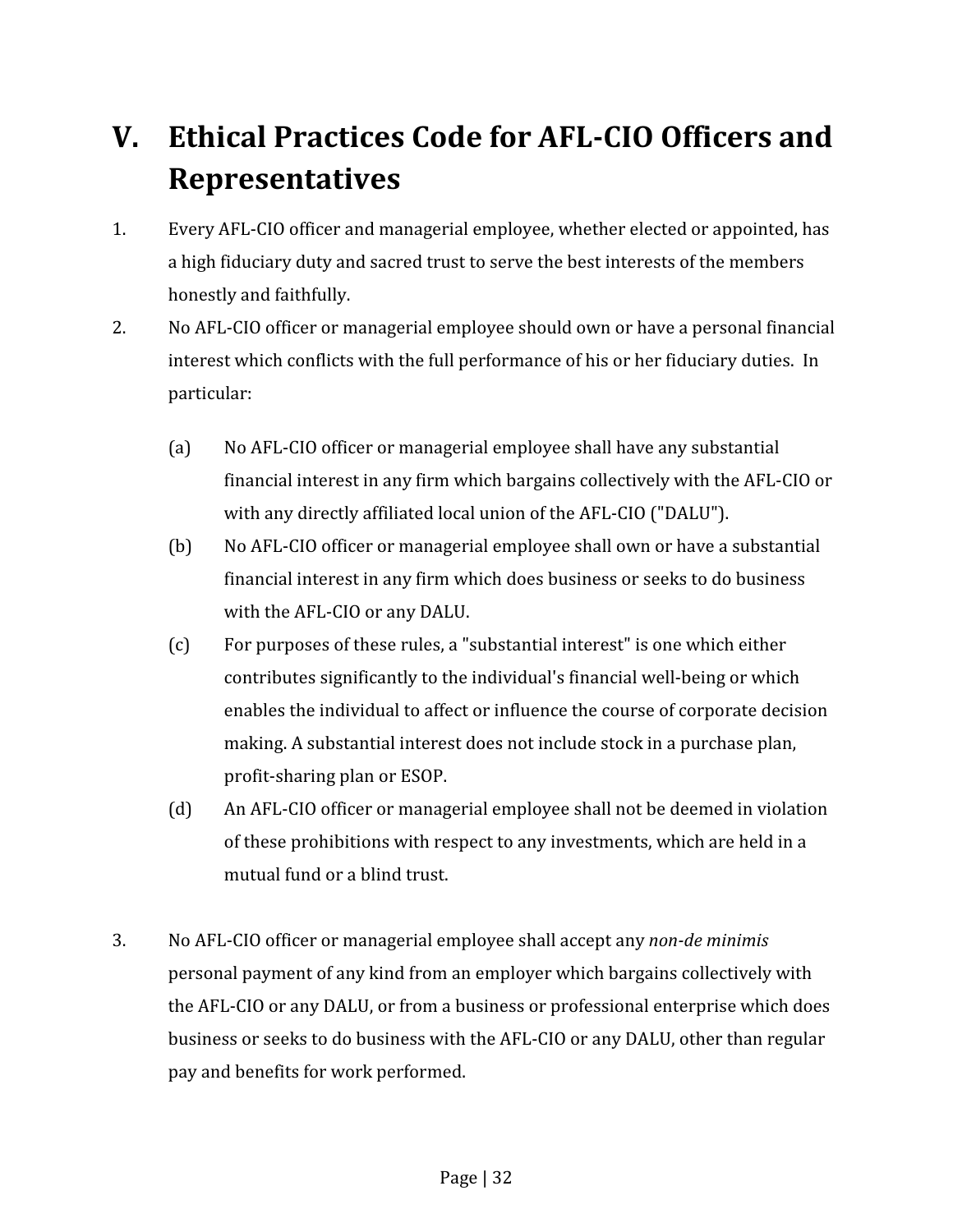- 4. No AFL-CIO officer or managerial employee shall receive compensation of any kind from a fund established for the provision of retirement, health or welfare benefits for serving as an employee representative or labor-designated trustee on such employee benefit fund or plan, except for reasonable reimbursement of expenses provided uniformly to such representatives or trustees. A benefit "fund" or "plan" for purposes of this provision means a fund or plan sponsored by the AFL-CIO or a DALU, or in which the AFL-CIO or a DALU participates. It is not a violation of this provision for an officer or managerial employee who is not a full-time employee of the AFL-CIO to be a lawfully paid employee of a retirement, health or welfare fund.
- 5. No AFL-CIO officer or managerial employee who serves in a fiduciary position with respect to, or who otherwise exercises responsibilities or influence in the administration of, a retirement, health or welfare benefit fund or plan shall have any substantial financial interest in any investment manager, insurance carrier, broker, consultant or other firm doing or seeking to do business with the fund or plan. A benefit "fund" or "plan" for purposes of this provision means a fund or plan sponsored by the AFL-CIO or a DALU, or in which the AFL-CIO or a DALU participates.
- 6. No AFL-CIO officer or managerial employee shall convert any property belonging to the AFL-CIO to the individual's personal advantage.
- 7. Every AFL-CIO officer and managerial employee shall carry out his/her AFL-CIO office or appointment in a manner that gives full recognition, in connection with affairs of the AFL-CIO, to the right of union members to assemble freely, attend AFL-CIO meetings, express views, arguments and opinions, nominate candidates for AFL-CIO office, run for AFL-CIO office and vote in AFL-CIO elections, except to the extent such rights are limited by provisions in the constitution and laws of the AFL-CIO and/or relevant AFL-CIO entity. No AFL-CIO officer or managerial employee shall penalize, discipline or otherwise interfere with or retaliate against any union member for exercising such a right in connection with affairs of the AFL-CIO.
- 8. No person who is convicted of any felony involving the infliction of grievous bodily injury, any crime of dishonesty or any crime involving abuse or misuse of such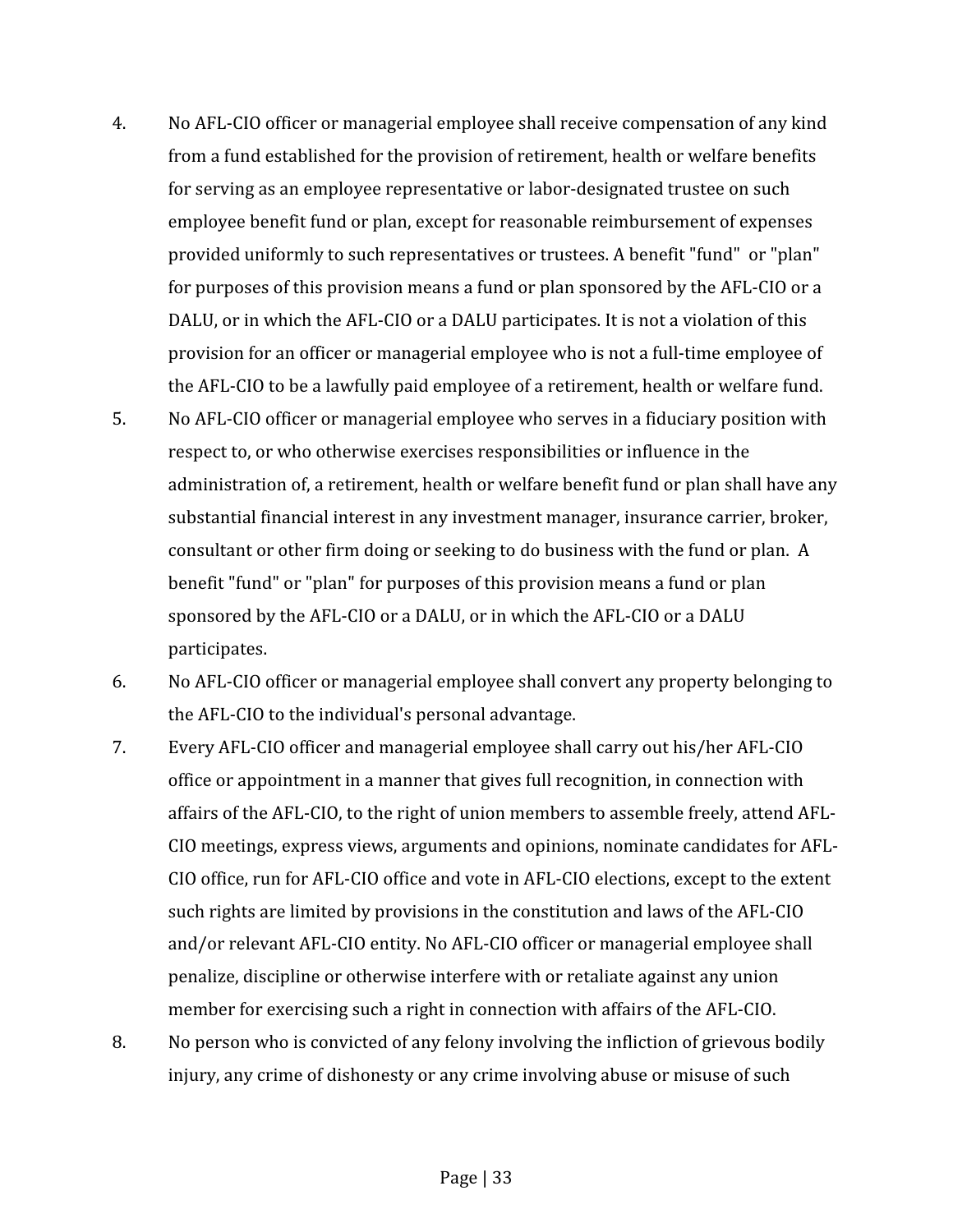person's position or employment in a labor organization or an employee benefit fund shall serve as an AFL-CIO officer or managerial employee.

- 9. This Code shall be enforced by the following process:
	- (a) The President of the AFL-CIO shall appoint a standing Ethical Practices Committee (EPC) consisting of four members of the AFL-CIO Executive Council, serving on a rotating basis, and an elected AFL-CIO Executive Officer.
	- (b) Charges of violations of this Code may be filed only by a member of a union affiliated with the AFL-CIO and must be accompanied by substantiating documentation. Such charges shall be referred to the EPC for review and recommended disposition. A charge alleging the existence of a substantial financial interest by a nonemployee officer of the AFL-CIO in violation of Section 2(a) or 2(b) of this Code shall be dismissed administratively where it is established that the individual in question recused himself or herself from any and all decision making with respect to the firm or firms involved.
	- (c) The EPC shall have the authority to investigate and, where the EPC finds reasonable cause to believe that a violation of the Code has occurred, to bring the matter to an appropriate hearing before an impartial hearing panel drawn from within the AFL-CIO, if the matter is not otherwise resolved.
	- (d) All charges and investigations shall be kept confidential unless and until the EPC finds reasonable cause to bring the matter to a hearing. The EPC shall adopt reasonable measures to ensure that confidentiality is maintained, including enforceable sanctions for breach of confidentiality.
	- (e) Fundamental due process shall be afforded to the individual charged in connection with any such hearing.
	- (f) Following completion of the hearing, the hearing panel shall issue a written decision containing its findings and recommendations to the AFL-CIO President and Executive Council.
	- (g) Where a violation is found, the recommendations shall include an appropriate disposition and/or recommended penalty up to and including